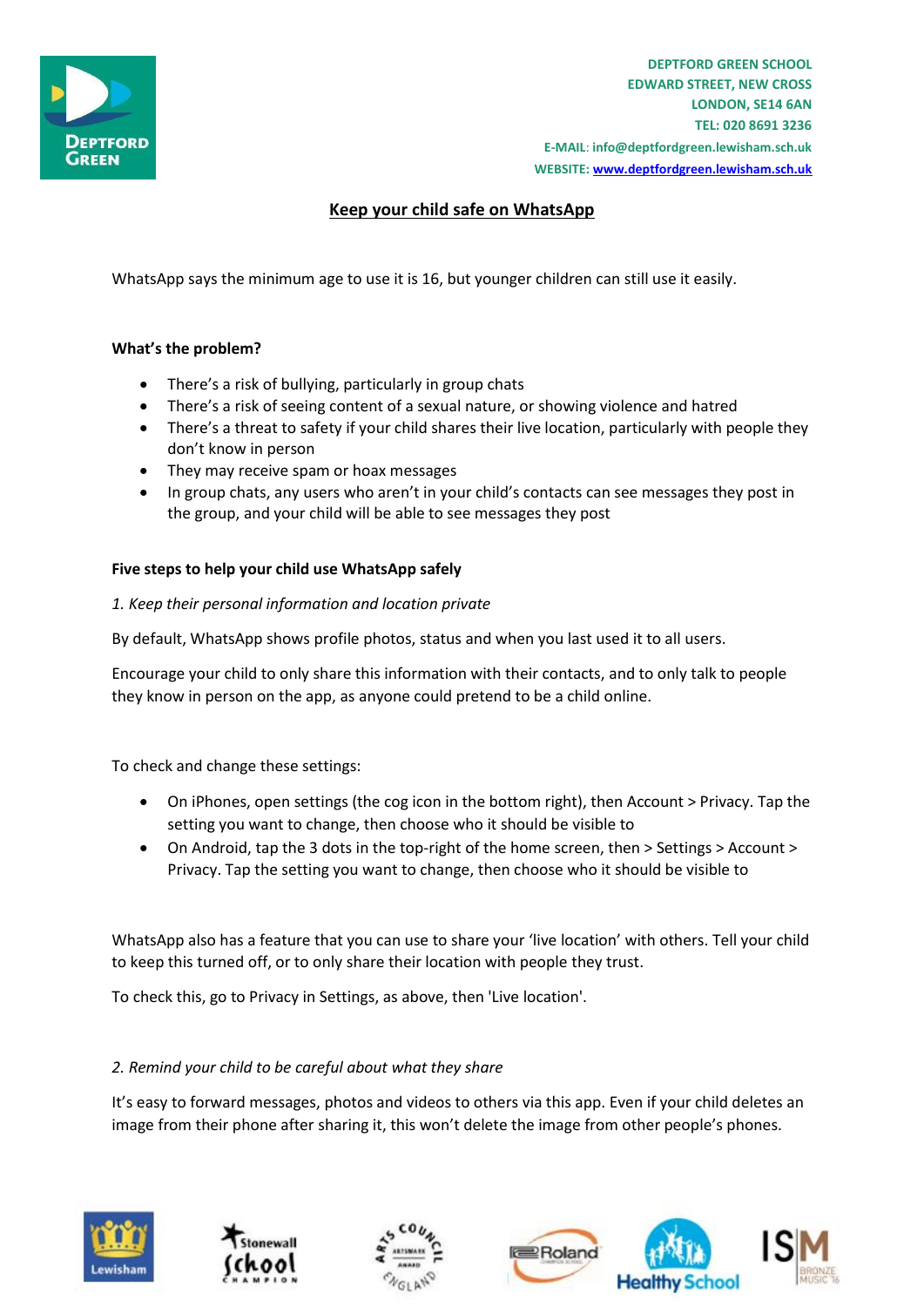

So encourage your child to think carefully about what they share and with who. Before they share anything, tell them to ask themselves: "would I want others to see what I'm about to send?"

#### *3. Remind your child they can leave group chats*

If they see something they're not comfortable with in a group chat, or are in a chat with someone they don't know and are uncomfortable with, they should leave the group. To do this:

- On an iPhone, go into the group chat, tap the group subject, then > Exit group > Exit group
- On Android, go into the group chat, tap the 3 dots in the top-right, then > More > Exit group

# *4. Make sure your child knows how to report and block people*

Whenever they first receive a message from an unknown number, WhatsApp will give them an option to report the message.

If someone in your child's contacts is upsetting them or making them uncomfortable, they can report or block them at any point. (WhatsApp won't tell the user they've been blocked/reported.)

To do this -

On an iPhone:

- Open the chat
- Tap the contact's name
- Choose block contact
- Tap block (or Report and Block)

In Android:

- Open the chat
- Tap the 3 dots in the top-right, then More
- Select Block (or Report)
- To report issues like offensive or abusive content or spam:

On iPhone:

- Go to Settings
- Choose Help
- Select Contact us